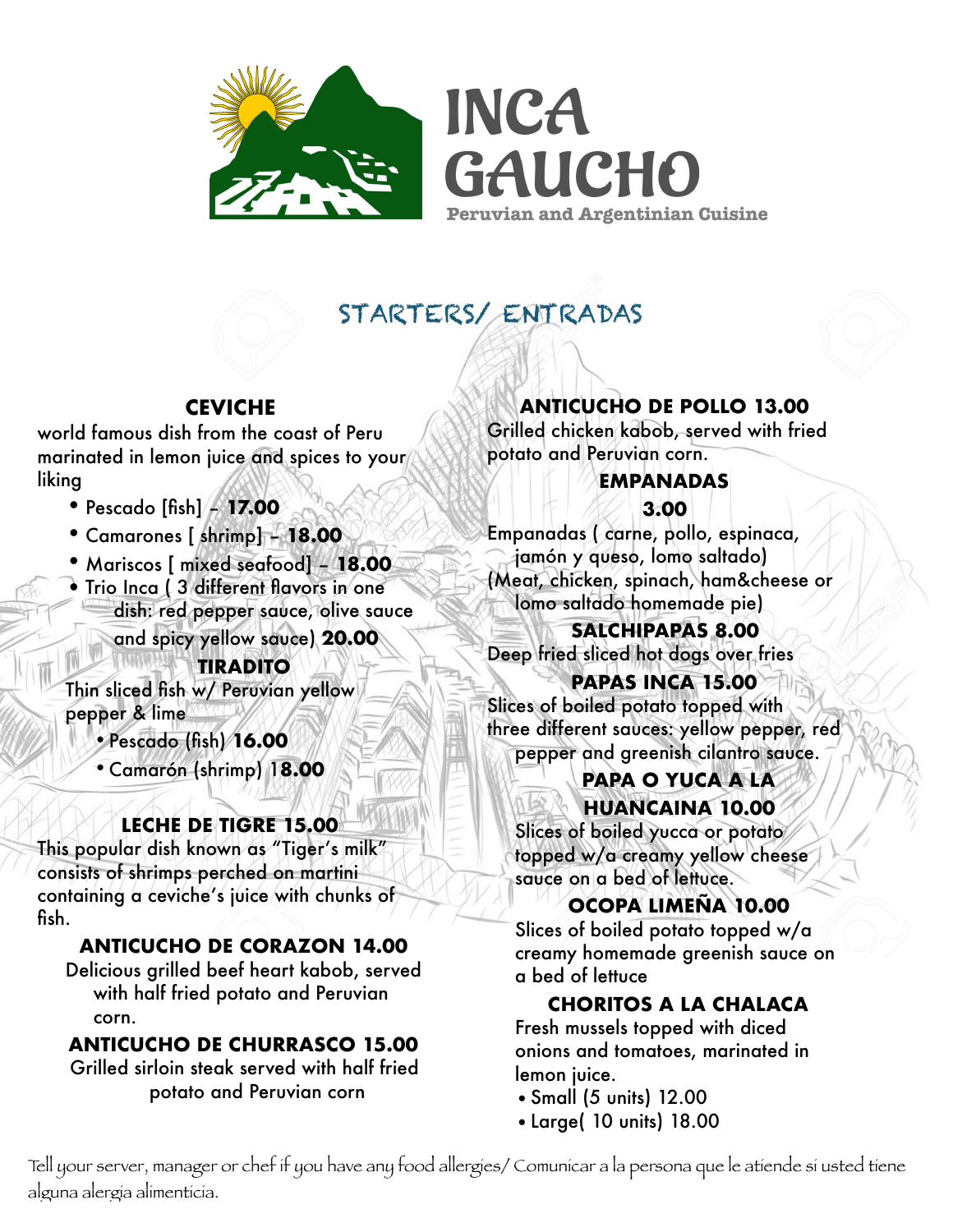#### **CAUSA RELLENA**

Cold mashed potato infused with key of lime juice, pressed into a cake and stuffed with choice of:

- •Chicken or tuna \$**10.00**
- •Shrimp. \$**14.00**

# SALADS/ ENSALADAS

#### **ENSALADA DE POLLO 11.00**

Grilled chicken breast salad with Italian dressing.

### **ENSALADA DE CAMARONES**

**16.00**  Mixed salad topped with grilled shrimp.

# SOUPS /SOPAS

### **SOPA DE LA CASA 8.00**

Homemade soup of the day (ask your server)

### **SOPA SUSTANCIA 11.00**

Beef or chicken soup with angel hair pasta

#### **SOPA CRIOLLA 12.00**  Beef or chicken soup with noodles, milk and egg.

### **PARIHUELA 18.00**

For our seafood lovers! Try our famous mixed seafood soup with fish, calamari, shrimp, crab, mussel & clams.

### **CHUPE DE CAMARONES 17.00**

Shrimp soup with milk, eggs, rice and mixed vegetables.

#### **CALDO DE GALLINA ( Weekends**

**only) 14.00**  Hen broth with noodles, scallion, potatoes and boiled egg.

# CHICKEN/ POLLO

## **CHICHARRON DE POLLO 12.00**

Deep fried boneless chicken served over fries

#### **POLLO ENCEBOLLADO 15.00**  Fried or gilled chicken breast smothered with onions, tomatoes, soy sauce and potatoes served with white

rice.

# SAUTEED/SALTADOS

Stir fried dish sautéed with onions, tomatoes and French fries served with white rice.

**LOMO SALTADO** (SIRLOIN TOP

STEAK) **17.00 POLLO SALTADO** (CHICKEN) **15.00** 

**PESCADO SALTADO** (FISH) **14.00 CAMARONES SALTADOS** 

(SHRIMP) **18.00 SALTADO DE MARISCOS** (MIXED SEAFOOD) **18.00 ENTRAÑA SALTADO** (SKIRT STEAK) **25.00** 

SAUTEED SPAGHETTI/

TALLARIN SALTADO

Spaghetti sautéed with ( choose 1 below) and soy sauce, wine, green peppers, onions and tomatoes ( Peruvian lo mein )

### **VEGETALES** ( Veggies) **13.00 CARNE** (beef) **16.00 POLLO** (chicken) **14.00 CAMARONES** (Shrimp) **18.00 MARISCOS** (seafood) **18.00**

# FRIED RICE/ARROZ

# CHAUFA

**VEGGIE** ( grilled vegetables) **13.00 MIXTO** ( beef and chicken) **17.00 CARNE** (beef) **17.00 POLLO** (chicken) **15.00 CAMARONES** (Shrimp) **18.00 MARISCOS** (seafood) **18.00** 

# PORK/CHULETAS DE PUERCO

### **CHULETAS FRITAS CON ARROZ Y ENSALADAS 16.00**

Juicy fried pork chops served with rice and house salad.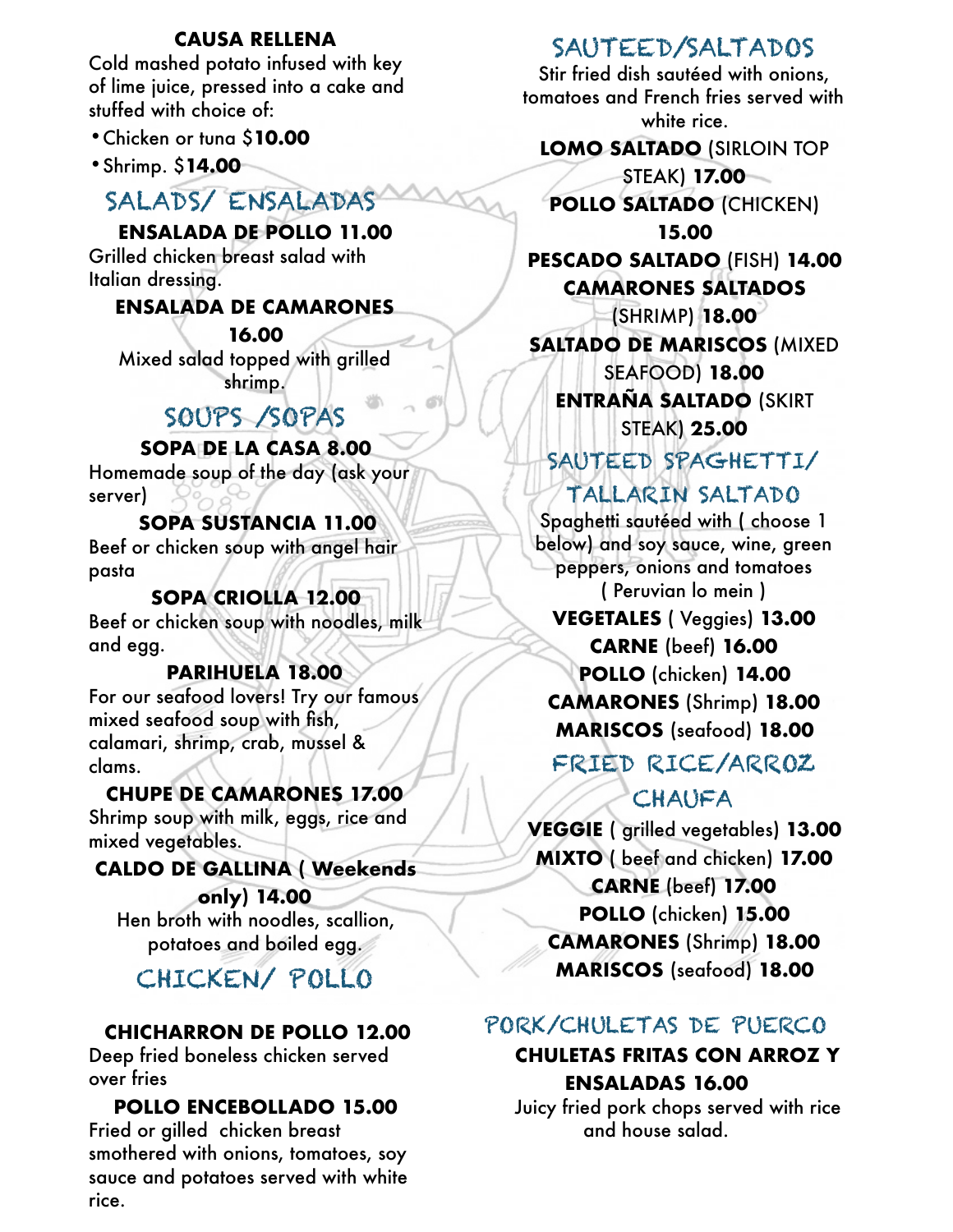## BEEF/CARNE DE RES

### **BISTEC FRITO CON ARROZ Y ENSALADA 16.00**

Fried steak served with house salad and white rice.

### **BISTEC A LO POBRE 18.00**

Fried thin steak with 2 eggs, rice, sweet plantain and french fries.

### **BISTEC A LO POBRE CON CHURRASCO 22.00**

Grilled steak with 2 eggs, rice, sweet plantain and french fries.

### **BISTEC A LO POBRE CON ENTRAÑA**

#### **24.00**

Grilled skirt steak with 2 eggs, rice, sweet plantain and french fries.

### **TALLARIN VERDE CON BISTEC FRITO**

**16.00** 

Spaghetti al pesto with fried steak

### **TALLARIN VERDE CON CHURRASCO**

**20.00** 

Spaghetti al pesto with grilled steak.

### **TALLARIN VERDE CON ½ ENTRAÑA**

**22.00** 

# Spaghetti al pesto with skirt steak.

**TACU TACU CON LOMO SALTADO** 

**20.00** 

Peruvian style rice and beans with choice of stir fried beef with onions. and tomatoes.

### **TACU TACU CON CHURRASCO**

#### **22.00**

Peruvian style rice and beans with grilled steak.

# **TACU TACU CON ½ ENTRAÑA**

#### **24.00**

Peruvian style rice and beans with skirt steak.

### **TACU TACU CON PICANTE DE MARISCOS 25.00**

Peruvian style rice and beans with mixed seafood in a creamy seafood sauce.

## SEAFOOD/MARISCOS

### **JALEA "INCA"**

Our famous breaded seafood platter: clam, crab, mussel, shrimp and calamari served over onions marinated in fresh lemon juice and cilantro.

Personal – **24.00** Grande- **38.00** 

**CHICHARRON DE CALAMAR 14.00**  Fried breaded calamari

### **PESCADO A LO MACHO 22.00**

Our homemade seafood in "aji panca" sauce with shrimp, mussel, calamari, and octopus served over a fried fish fillet.

### **PESCADO EN SALSA DE CAMARONES 18.00**

Fried fish fillet topped with sautéed shrimp in our homemade seafood sauce and white rice.

### **PICANTE DE CAMARONES O MARISCOS**

#### **20.00**

Platter of shrimp or mixed seafood in a creamy seafood sauce served with white rice.

**CAMARONES AL AJO 20.00** 

Shrimp in our homemade garlic sauce

**PESCADO AL AJO 18.00**  Fried fish fillet in our homemade garlic sauce.

### **PESCADO A LA CHORRILLANA 16.00**

Fried fish fillet smothered in vegetables with "aji panca" and rice.

#### **PESCADO SUDADO 18.00**

Steamed fish fillet with onions, tomatoes, and spices.

### **SUDADO ESPECIAL CON MARISCOS Y FILETE 22.00**

Mixed seafood (calamari, crab, mussel, shrimp and octopus) served with steamed fish fillet, cassava and white rice.

### **ARROZ CON CAMARONES Y MARISCOS 24.00**

Peruvian style paella with seafood or shrimp served with yellow rice and mixed vegetables.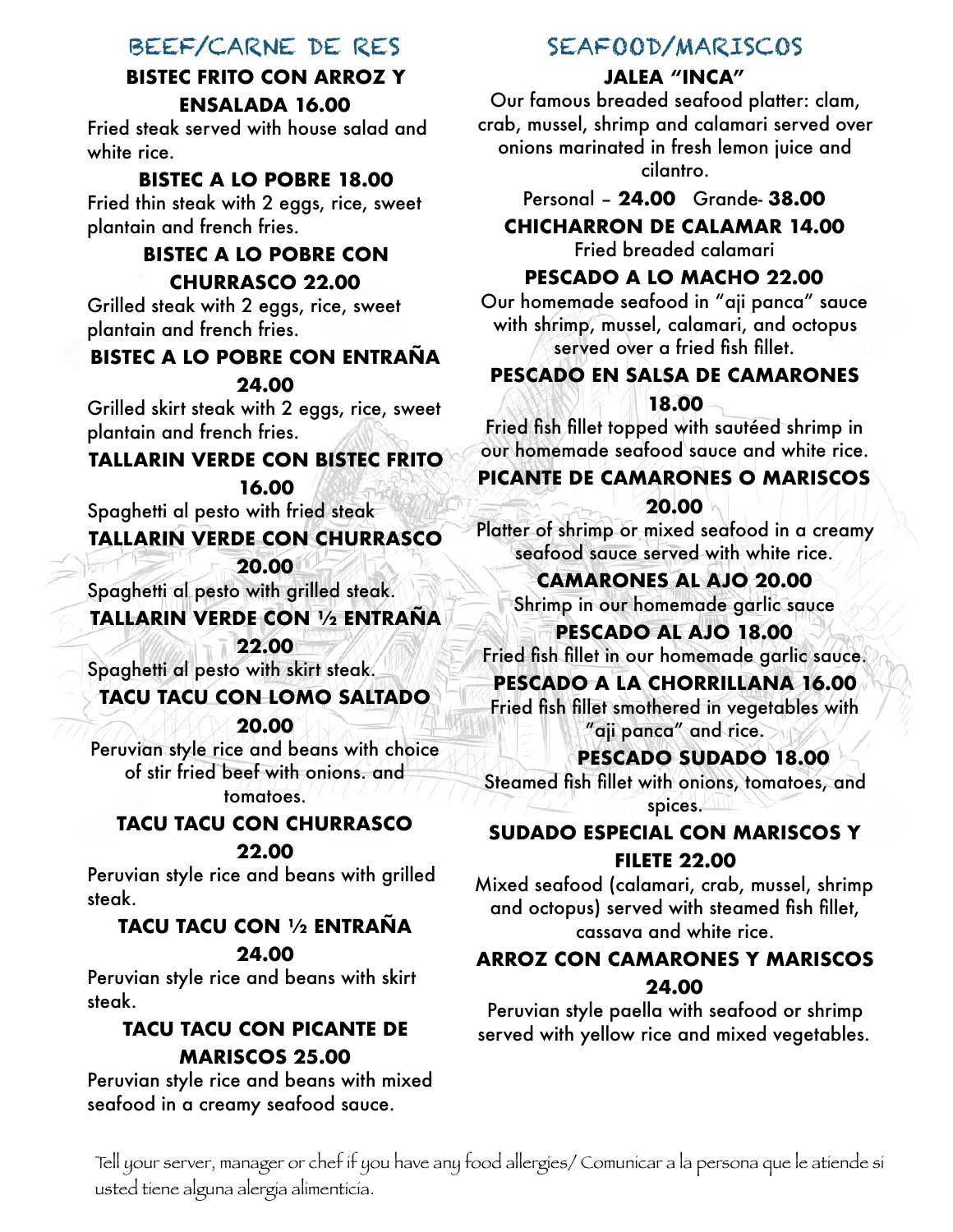# FROM THE GRILL/DE LA PARRILLA

### **PARRILLADA "GAUCHO"**

**For 1:\$32.00 for 2: \$55.00** 

Asado, entraña, chorizo de argentina o morcilla, chinchulin y molleja Mixed grill : Argentinian sausage or black sausage, skirt steak, short rib, tripe with choice of side order.

**PARRILLADA "INCA"** 

### **For 1:\$32.00 for 2: \$55.00**

 Anticucho, entraña, pechuga de pollo, y chuletas de cerdo. Grilled beef heart, skirt steak, grilled chicken and pork chops.

# **MAR Y TIERRA (SURF & TURF) 32.00**

Delicious skirt steak topped w/ garlic shrimp

**CHURRASCO "GAUCHO" 20.00**  Sirloin steak (choice of side order)

## **ASADO 2 TIRAS 18.00**  2 short ribs (choice of side order)

**½ ENTRAÑA 22.00**  Half skirt steak

**ENTRAÑA ENTERA 32.00**  Full skirt steak

# CHIVITOS

### **CHIVITO AL PAN**

Skirt steak sandwich served with fried egg, ham, bacon, mozzarella, lettuce, tomato and mayo

## **18.00 With fries 20.0**

## **CHIVITO AL PLATO 20.00**

 $\mathbb{Z}$ 

Skirt steak with fried egg, ham, mozzarella, lettuce, tomato, and bacon, served with French fries, potato salad and house salad.

BREADED MEATS/MILANESAS

.

### **MILANESA DE POLLO 15.00**

Breaded chicken cutlet

**MILANESA DE CARNE 17.00**  Breaded steak cutlet

### **MILANESA NAPOLITANA 20.00**

Breaded steak or chicken cutlet topped with marinara sauce, ham and melted mozzarella cheese

# **MILANESA AL CABALLO 18.00**

Breaded steak or chicken cutlet topped with 2 fried

eggs

# ORDENES EXTRAS/SIDES 5.00

**Arroz-** white rice **Yucca frita** – fried cassava **Yucca hervida** – boiled cassava **Papas fritas**- French fries **Tostones** – green plantains **Camote frito o hervido**- fried or boiled sweet potato

**Platanos maduros-** sweet plantains **Huevos fritos** – 2 fried eggs **Ensalada rusa** – potato salad **Cancha** – toasted salty corn **Ensalada mixta** - mixed salad **Salsa criolla**- onion salad **Pure de papas** – mashed potato \$6.00 **Choclo peruano** – \$5.00